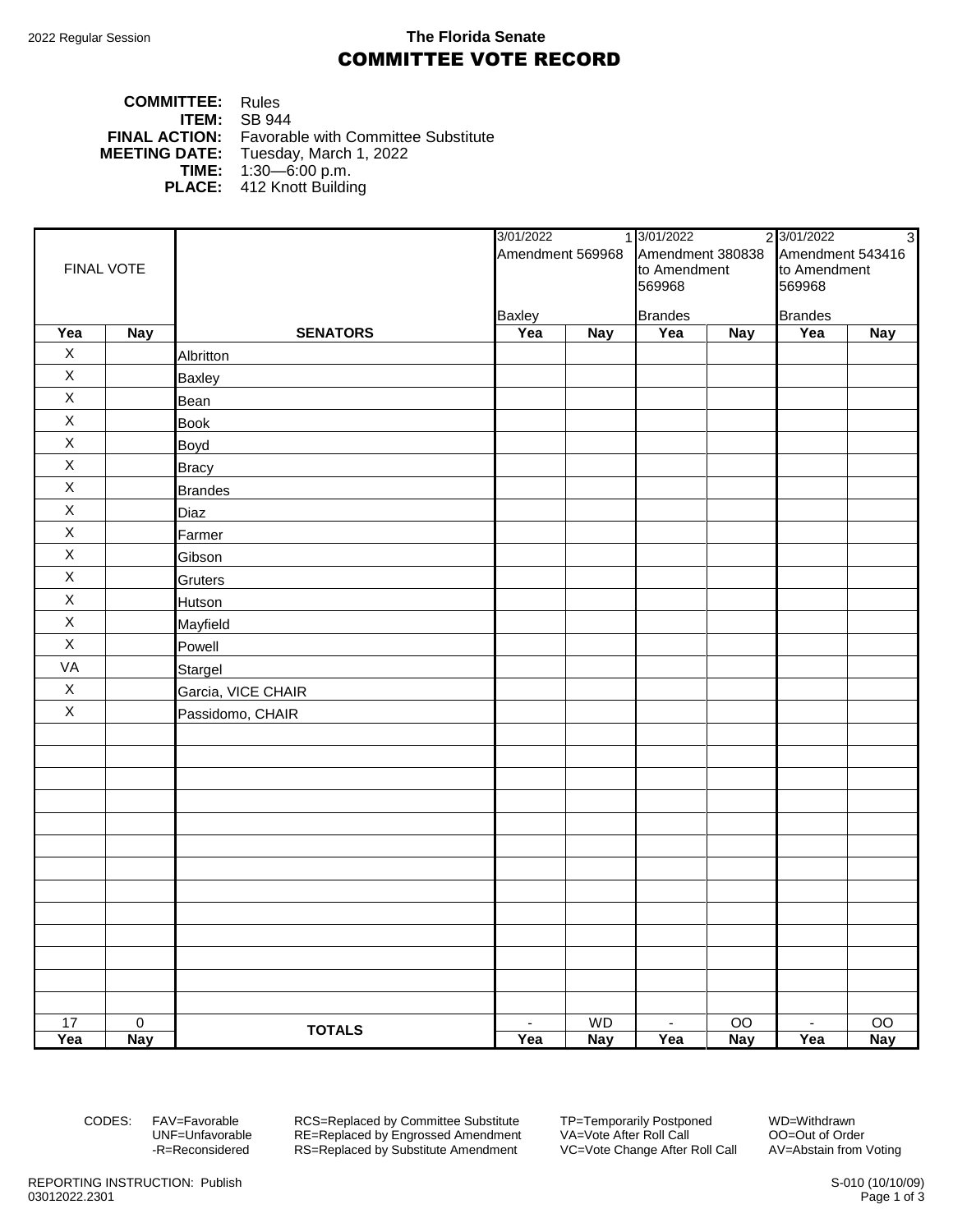### 2022 Regular Session **The Florida Senate** COMMITTEE VOTE RECORD

### **COMMITTEE:** Rules **ITEM:** SB 944 **FINAL ACTION:** Favorable with Committee Substitute<br>**MEETING DATE:** Tuesday, March 1, 2022 Tuesday, March 1, 2022 **TIME:** 1:30—6:00 p.m. **PLACE:** 412 Knott Building

|                    | 4 3/01/2022<br>3/01/2022                  |            |                  | 5 3/01/2022<br>6 3/01/2022<br>$\overline{7}$ |                  |                          |                  |            |
|--------------------|-------------------------------------------|------------|------------------|----------------------------------------------|------------------|--------------------------|------------------|------------|
|                    | Amendment 942640                          |            | Amendment 920832 |                                              | Late Filed       |                          | Late Filed       |            |
|                    | to Amendment                              |            |                  |                                              | Amendment 136974 |                          | Amendment 200492 |            |
|                    | 569968<br><b>Baxley</b><br><b>Brandes</b> |            |                  |                                              | to Amendment     |                          | to Amendment     |            |
|                    |                                           |            |                  | 920832<br><b>Brandes</b>                     |                  | 920832<br><b>Brandes</b> |                  |            |
| <b>SENATORS</b>    | Yea                                       | <b>Nay</b> | Yea              | <b>Nay</b>                                   | Yea              | $\overline{N}$ ay        | Yea              | <b>Nay</b> |
| Albritton          |                                           |            |                  |                                              |                  |                          |                  |            |
| <b>Baxley</b>      |                                           |            |                  |                                              |                  |                          |                  |            |
| Bean               |                                           |            |                  |                                              |                  |                          |                  |            |
| <b>Book</b>        |                                           |            |                  |                                              |                  |                          |                  |            |
| <b>Boyd</b>        |                                           |            |                  |                                              |                  |                          |                  |            |
| <b>Bracy</b>       |                                           |            |                  |                                              |                  |                          |                  |            |
| <b>Brandes</b>     |                                           |            |                  |                                              |                  |                          |                  |            |
| Diaz               |                                           |            |                  |                                              |                  |                          |                  |            |
| Farmer             |                                           |            |                  |                                              |                  |                          |                  |            |
| Gibson             |                                           |            |                  |                                              |                  |                          |                  |            |
| Gruters            |                                           |            |                  |                                              |                  |                          |                  |            |
| Hutson             |                                           |            |                  |                                              |                  |                          |                  |            |
| Mayfield           |                                           |            |                  |                                              |                  |                          |                  |            |
| Powell             |                                           |            |                  |                                              |                  |                          |                  |            |
| Stargel            |                                           |            |                  |                                              |                  |                          |                  |            |
| Garcia, VICE CHAIR |                                           |            |                  |                                              |                  |                          |                  |            |
| Passidomo, CHAIR   |                                           |            |                  |                                              |                  |                          |                  |            |
|                    |                                           |            |                  |                                              |                  |                          |                  |            |
|                    |                                           |            |                  |                                              |                  |                          |                  |            |
|                    |                                           |            |                  |                                              |                  |                          |                  |            |
|                    |                                           |            |                  |                                              |                  |                          |                  |            |
|                    |                                           |            |                  |                                              |                  |                          |                  |            |
|                    |                                           |            |                  |                                              |                  |                          |                  |            |
|                    |                                           |            |                  |                                              |                  |                          |                  |            |
|                    |                                           |            |                  |                                              |                  |                          |                  |            |
|                    |                                           |            |                  |                                              |                  |                          |                  |            |
|                    |                                           |            |                  |                                              |                  |                          |                  |            |
|                    |                                           |            |                  |                                              |                  |                          |                  |            |
|                    |                                           |            |                  |                                              |                  |                          |                  |            |
|                    |                                           |            |                  |                                              |                  |                          |                  |            |
| <b>TOTALS</b>      | $\blacksquare$                            | OO         | <b>RCS</b>       | $\sim$                                       | $\sim$           | <b>UNF</b>               | $\sim$           | <b>UNF</b> |
|                    | Yea                                       | <b>Nay</b> | Yea              | <b>Nay</b>                                   | Yea              | <b>Nay</b>               | Yea              | <b>Nay</b> |

CODES: FAV=Favorable RCS=Replaced by Committee Substitute TP=Temporarily Postponed WD=Withdrawn<br>UNF=Unfavorable RE=Replaced by Engrossed Amendment VA=Vote After Roll Call 00=Out of Order UNF=Unfavorable RE=Replaced by Engrossed Amendment<br>-R=Reconsidered RS=Replaced by Substitute Amendment RS=Replaced by Substitute Amendment VC=Vote Change After Roll Call AV=Abstain from Voting